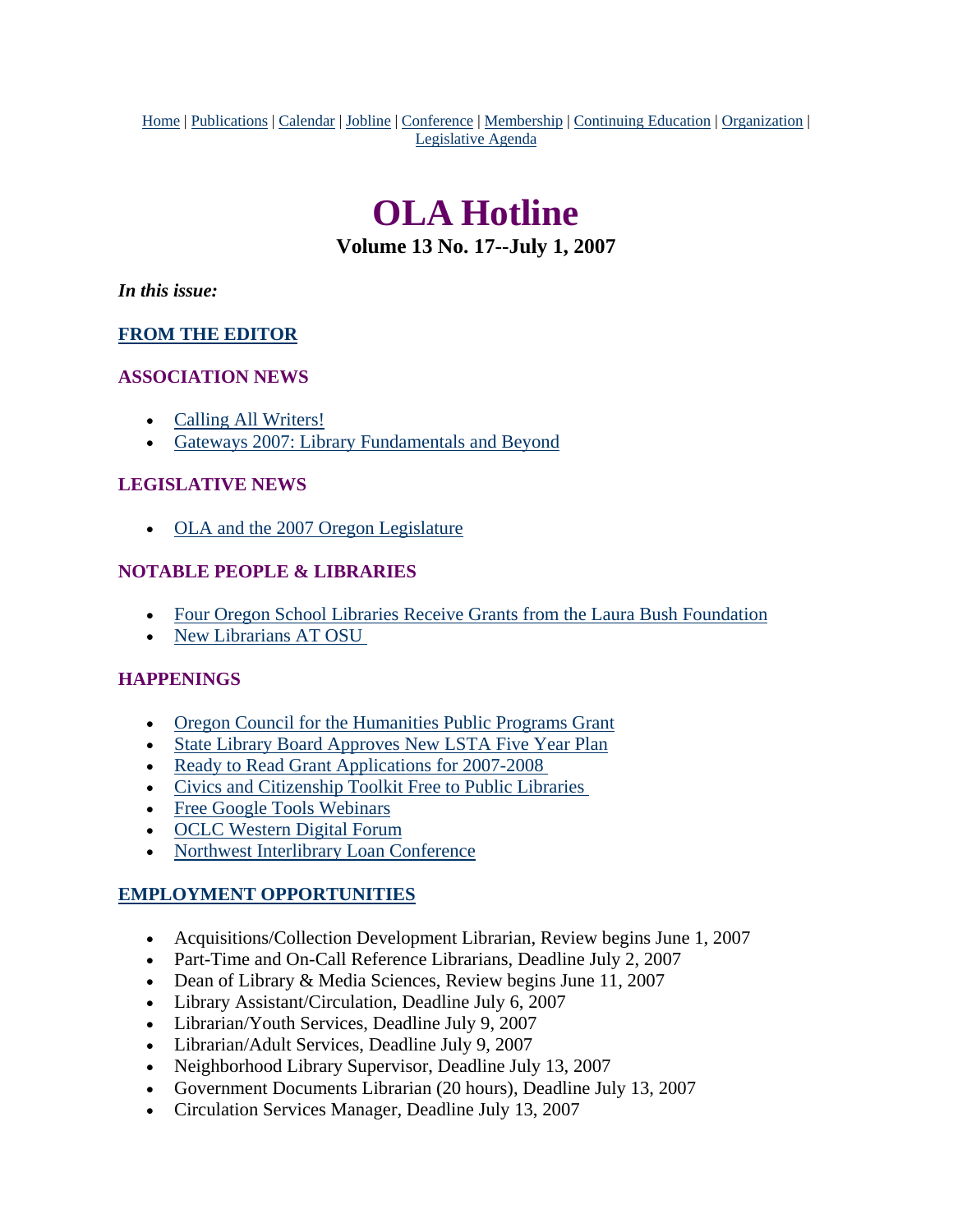- <span id="page-1-0"></span>• Electronic Resources Librarian, Deadline July 16, 2007
- Director of Libraries, Deadline August 14, 2007
- Reference Librarian, Open Until Filled
- Music Librarian, Open Until Filled
- Digital Projects and Catalog Management Librarian, Open Until Filled
- Secondary Research Analyst, Open Until Filled
- Reference and Distance Services Librarian, Open Until Filled
- Library Director (Veneta), Open Until Filled
- Library Director (Lakeview), Open Until Filled

### **CALENDAR**

# **From the Editor**

Want to share what's happening at your library? Is someone retiring or is someone new coming on board? Send it in to OLA Hotline, a newsletter for, by and about OLA and its members. Just email it to ola@olaweb.org - we hope to hear from you soon! *[Stephanie Miller](mailto:ola@olaweb.org), Hotline Editor*

[back to top](#page-0-0)

### **Association News**

### **Calling All Writers!**

Now is your opportunity to contribute to your resume and your profession and discuss Stephen Colbert mocking National Library Week. How, you ask? By penning an article for the Spring 2008 issue of the OLA Quarterly! And what is the topic of said issue? Nothing less than "Libraries in Popular Media." Or "Librarians in Popular Media", or would that be "Libraries in Unpopular Media", or perhaps "Libraries in Media and what do we mean by media anyway"? According to Loretta Rielly, chair of the Publications Committee, we can pretty much define the topic the way we want. All I know is that Loretta described this as the 'fun' issue! Guess who took that bait? Me, yours truly, Mo (you had me at fun) Cole. And since I never got to be a Guest Editor for a Presidential Quarterly issue and since I truly think this is a really fun topic, how could I resist?

I have a number of ideas for this issue and I'd love to hear all of yours. So, drop me a line or give me a call and let's chat. We have months to chat, write, and revise before our deadline of January 15. You'll have time between now and then; sure you will! When else are you going to get the chance to write about Comedy Central in the Quarterly?

Can't wait to hear from you!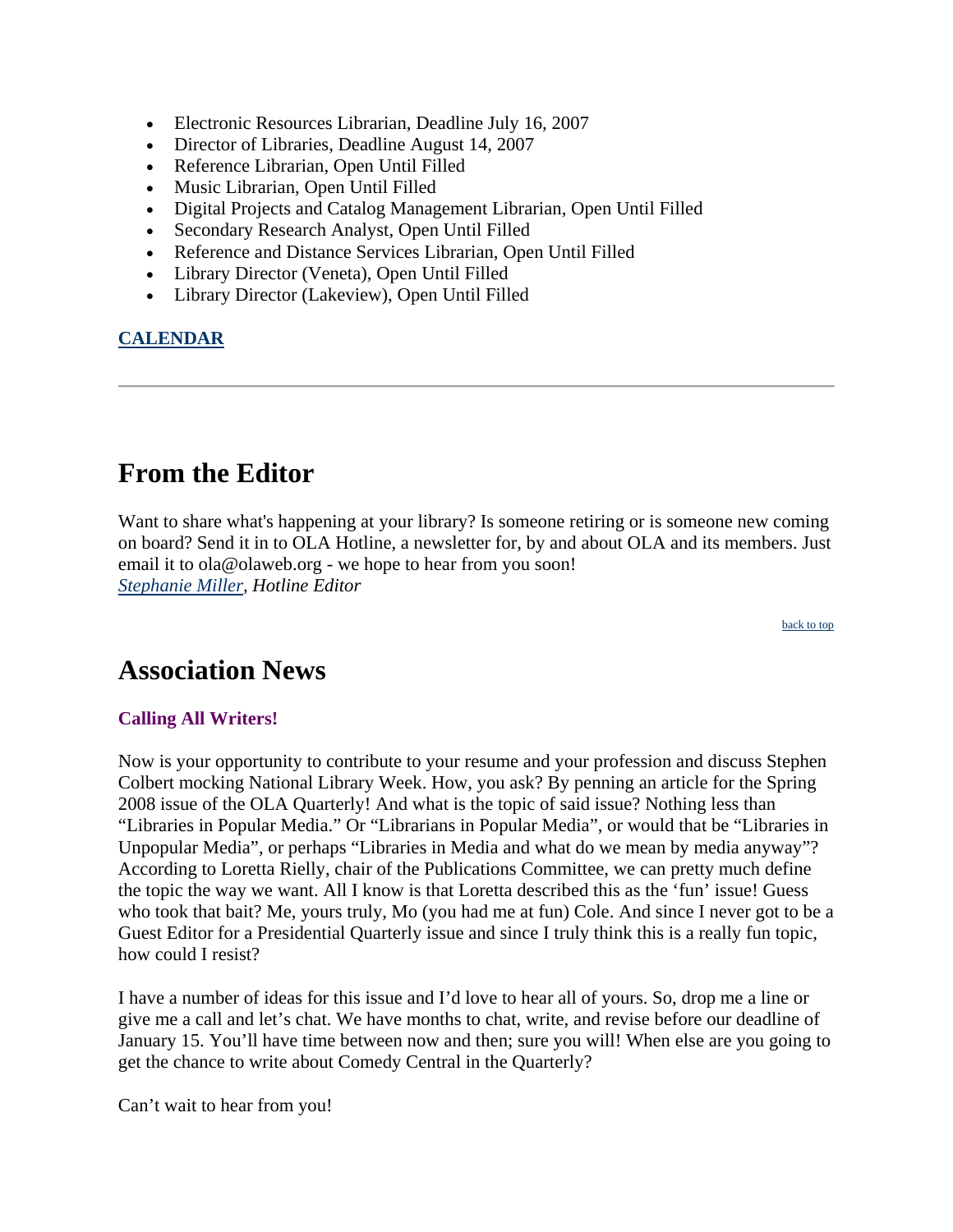[back to top](#page-0-0)

### <span id="page-2-0"></span>**Gateways 2007: Library Fundamentals and Beyond**

Deadlines are near for the 13th Annual OLA/SSD Conference, "Gateways 2007: Library Fundamentals and Beyond," July 20 at the Holiday Inn Wilsonville.

Registration forms are available at:

<https://web.memberclicks.com/mc/quickForm/viewForm.do?orgId=ola&formId=25896&test=1> [The conference registration deadline is July 13, with membership limited to the first 160](https://web.memberclicks.com/mc/quickForm/viewForm.do?orgId=ola&formId=25896&test=1)  [registrants.](https://web.memberclicks.com/mc/quickForm/viewForm.do?orgId=ola&formId=25896&test=1) 

Registration fees are \$70 for SSD members and \$85 for non-members. OLA/SSD offers three types of scholarships. Newly created this year especially for the conference is the Susan Mincks Scholarship for two attendees, one SSD member and one non-member. Further details about the scholarships and program sessions are available at [http://library.willamette.edu/ssd/conference/.](http://library.willamette.edu/ssd/conference/)

How can libraries stay relevant? What do library employees, especially paraprofessionals, need to consider in preparing for the future of libraries? Molly Raphael, director of libraries for Multnomah County, will address these questions in her keynote speech, "The Changing Face of Libraries: Preparing for Tomorrow."

Jeff Havens, a professional comedian, speaker, and author from the Midwest urges people to "Uncrapify Your Life" at the lunchtime mock motivational seminar. His performance is a spoof of the motivational model, a satirical offering providing all the wrong advice in a tongue-incheek fashion.

A limited number of hotel rooms are available at the conference rate of \$89 for singles and \$99 for doubles plus 12 percent room tax. When making reservations, remember to ask for the OLA/SSD conference rate. The deadline for registering at this rate is June 29. Call 503-682- 2211 or 1-800-HOLIDAY, or use the hotel website: <http://www.hiportlandsouth.com/home.htm> *[Suzanne Sager](mailto:sagers@pdx.edu), SSD Conference Chair*

[back to top](#page-0-0)

# **Legislative News**

### **OLA and the 2007 Oregon Legislature**

As the 2007 session of the Oregon Legislature comes to a close, OLA can look back on increased activity at the Legislature and several successes as a result.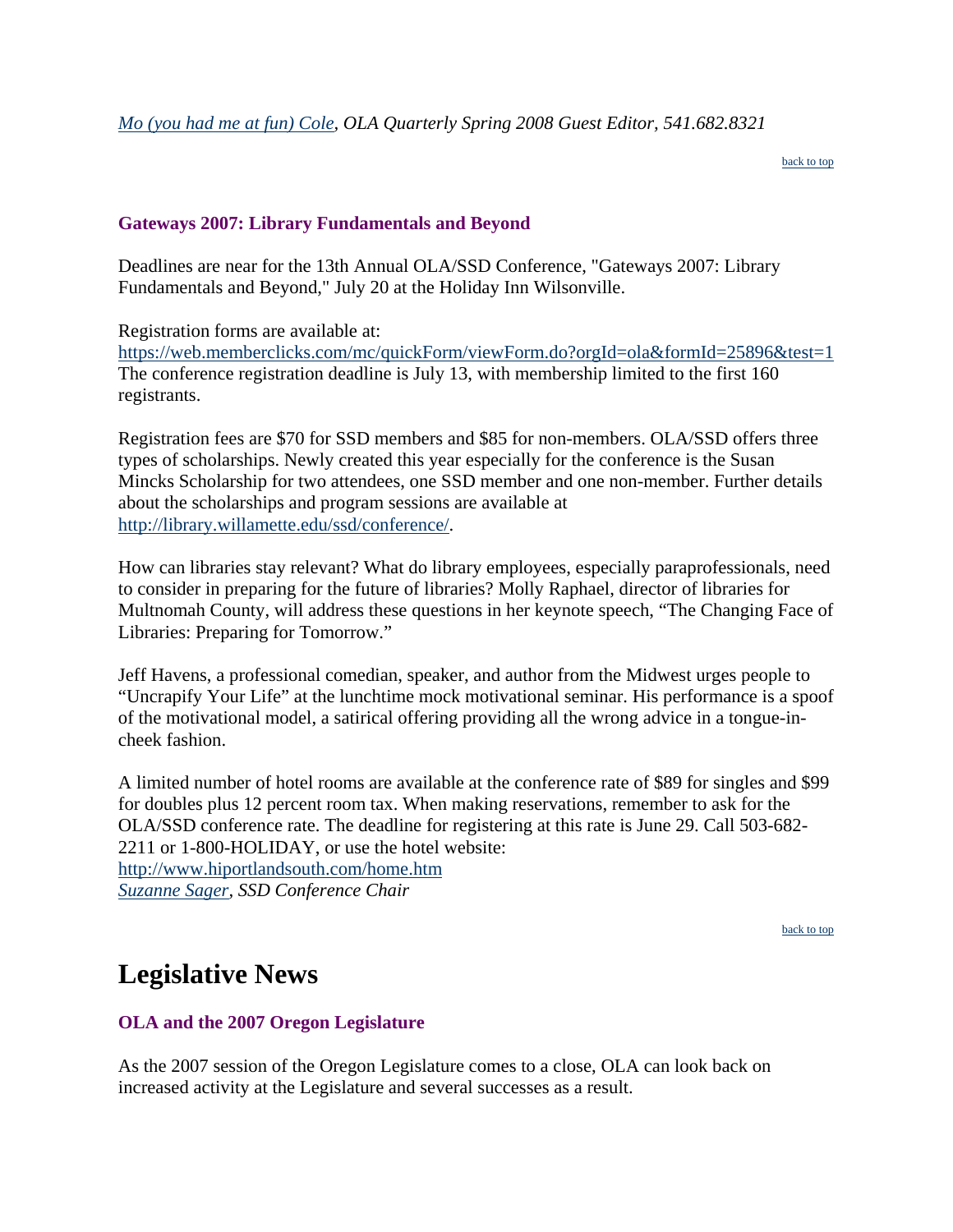As legislative chair and president respectively, Janet Webster and Aletha Bonebrake provided outstanding leadership. OLA's Legislative Day had a good showing of legislators as well as OLA members. Under Janet's direction, OLA's Legislative Committee had produced position papers to distribute to legislators explaining OLA's positions on key issues and bills. Finally, throughout the session, several OLA members to the State Capitol to testify to legislative committees on behalf of OLA.

Here is a list of the legislation OLA was involved with:

SB 950 - PASSED. Introduced at OLA's request to exempt library patrons' email addresses from disclosure. It was good to have past OLA Legislator of the Year, Senator Ginny Burdick (D-Portland) as the chief sponsor of SB 950. Co-sponsors included Rep. Vicki Berger, also a past OLA Legislator of the Year; Rep. Nancy Nathanson, an OLA member; and Rep. Suzanne Bonamici, who is OLA member Andrew Bonamici's sister. Senator Burdick carried SB 950 in the Senate, and Rep. Bonamici carried it in the House.

HB 2116 - PASSED. Introduced at the request of the State Library, HB 2116 targets Ready to Read grants on early literacy and summer reading programs, and establishes a minimum grant level of \$1,000 per library. OLA supported House Bill 2116 with testimony from Patrick Duke and Mary Ginnane.

SB 5523 - PASSED. This is the State Library's budget for 2007-09, including restoration of Ready to Read at \$1 per child and funding to cover the \$1,000 minimum grant mandated in House Bill 2116. OLA supported Senate Bill 5523 with testimony from Connie Bennett and Abigail Elder.

House Joint Resolution 15 - PASSED, referred for a statewide vote. In the last days of the session, the Legislature "gutted and stuffed" this resolution with language to exempt May and November elections from Oregon's double majority requirement. The measure will require a statewide vote to amend the Constitution. Earlier in the session, Aletha Bonebrake and Sara Charlton testified expressing OLA's support for this change. Key legislators: Rep. Dave Hunt (D-Oregon City) and Senator Richard Devlin (D-Tualatin).

HB 2843 - PASSED. The bill, a re-write of Oregon's obscenity statutes includes an exemption for library employees acting in the scope of their employment from prosecution for furnishing obscene material to a child. OLA worked for and supported this exemption. In testimony to the House Judiciary Committee, Janet Webster explained the reason for the exemption and emphasized OLA's understanding that the exemption would apply to academic and school libraries, as well as public. Key legislators: Rep. Andy Olson (R-Albany) and Senator Kate Brown (D-Portland).

Funding for education at all levels increased substantially this session. However, one major disappointment is that funding requested by the Governor for a new Eastern Oregon University library was not approved by the Legislature. *Nan Heim, OLA lobbyist*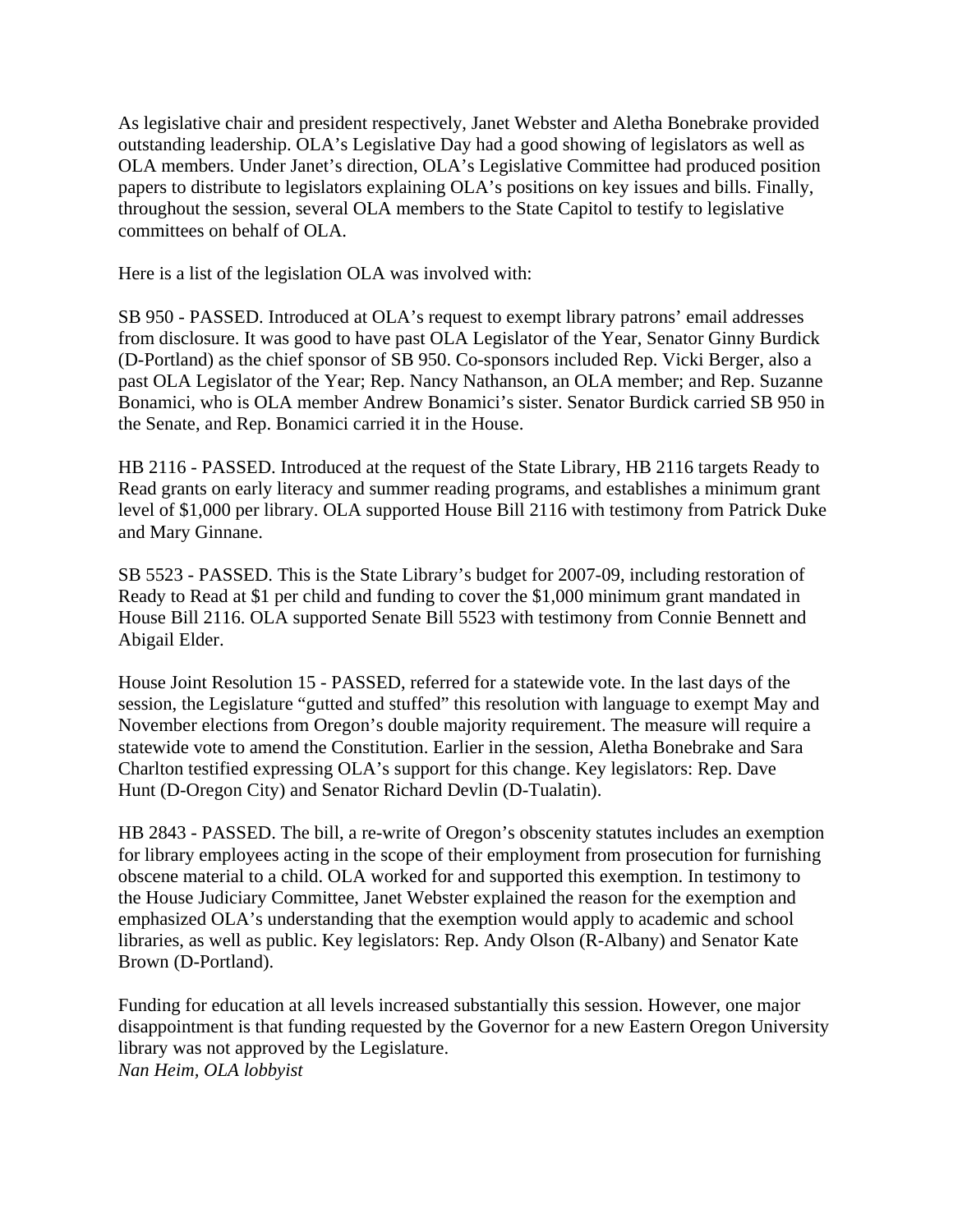### <span id="page-4-0"></span>**Notable People & Libraries**

### **Four Oregon School Libraries Receive Grants from the Laura Bush Foundation**

The Laura Bush Foundation for America's Libraries announced that 263 school libraries are being awarded \$1,286,757 in grants for 2007. Oregon has four school libraries that were selected: Central High School in Independence; Cook Elementary School in McMinnville; Rosa Parks Elementary School in Portland; and Hamlin Middle School in Springfield. These schools received grants of up to \$5,000 to expand, update and diversify their library book collections. Congratulations! Further information is available at the [Foundation website.](http://www.laurabushfoundation.org/)

[back to top](#page-0-0)

### **New Librarians at OSU**

Laurie Bridges is the Business and Economics Librarian at Oregon State University Libraries.

Hannah Rempel has joined the Oregon State University Libraries as Biosciences Librarian.

Andrea Wirth is the Geosciences Librarian at Oregon State University Libraries.

Alison Bobal has been appointed as Veterinary Medicine and Health Sciences Librarian at Oregon State University Libraries.

[back to top](#page-0-0)

# **Happenings**

### **Oregon Council for the Humanities Public Programs Grant**

The Oregon Council for the Humanities (OCH) is accepting letters of intent to apply for 2007-08 public program grants, which are awarded twice yearly to nonprofit organizations in Oregon to support activities that explore the humanities in thoughtful and participatory ways. OCH encourages applications from a broad range of organizations, including those that may not typically define their mission as being based in the humanities, and we are especially interested in proposals that demonstrate strong community partnerships.

Public program grants may fund activities that explore timeless ideas and bodies of work as well as programs that respond to unexpected local, national, or international events. For the fall 2007 and spring 2008 grant cycles, OCH welcomes proposals for activities as varied as lectures, reading and discussion groups, public conferences, documentary film or radio work, and discussions before or after literary readings, performances, or films.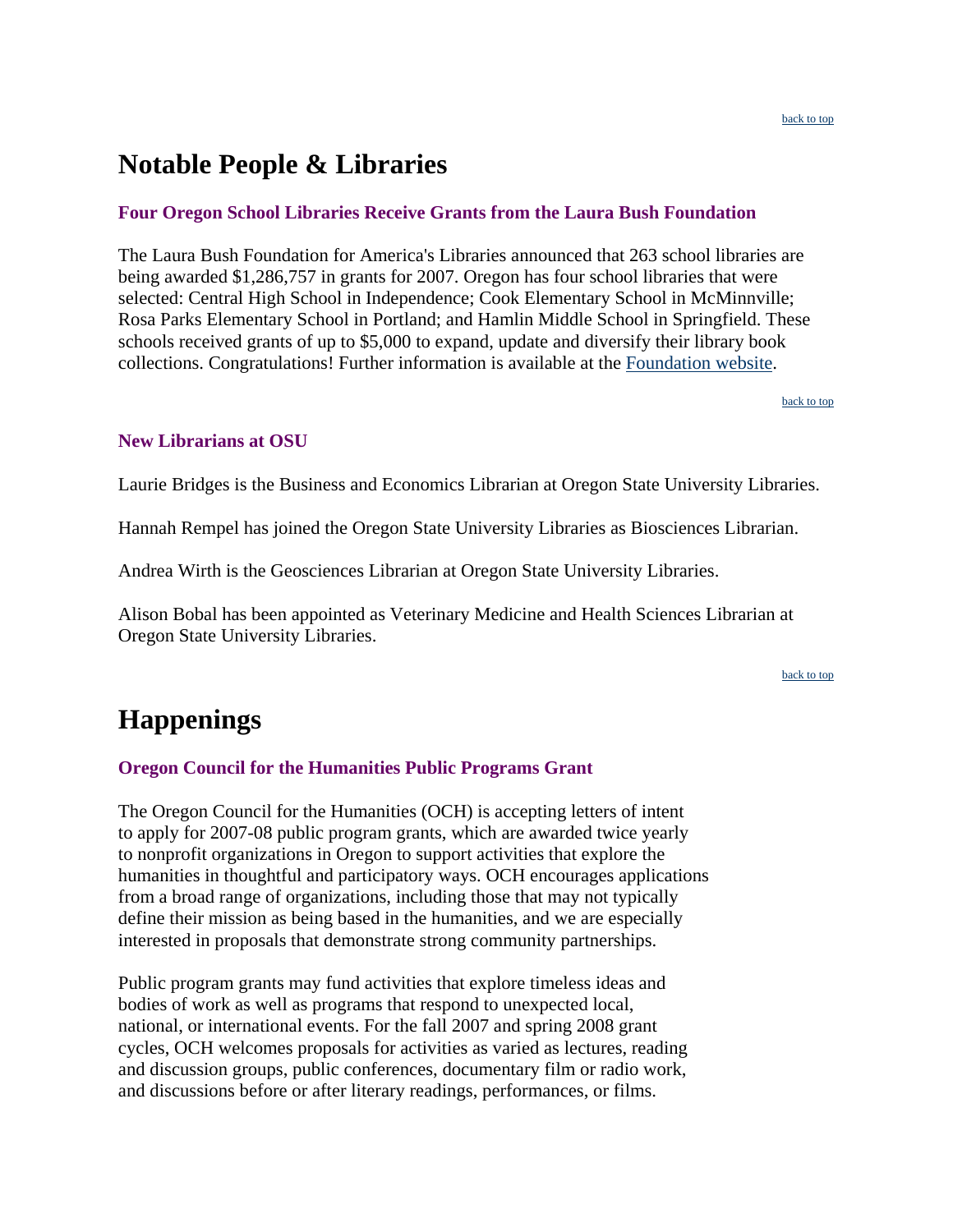<span id="page-5-0"></span>The postmark deadline for letters of intent to apply for a grant in the fall 2007 cycle is August 24, 2007. For more information and the 2007-08 grant guidelines, please visit our website at www.oregonhum.org.

[back to top](#page-0-0)

#### **State Library Board Approves New LSTA Five Year Plan**

At their meeting on June 21st at The Dalles-Wasco County Library, the State Library Board approved a new Five Year State Plan for the Library Services and Technology Act. The new plan was the result of an extensive planning and evaluation process that began last year. A steering committee held two meetings with library planning consultants Ethel Himmel and Bill Wilson. Wilson also met with the LSTA Advisory Council to finalize a recommended plan to the State Library Board. The plan will now be submitted to the Institute of Museum and Library Services for their approval. A copy of the plan is available at: <http://oregon.gov/OSL/index.shtml>

[back to top](#page-0-0)

#### **Ready to Read Grant Applications for 2007-2008**

Ready to Read Grant application packet will be mailed July 2, 2007. Public library directors and children's librarians will receive packets that contain the application, list of proposed grants, working copy of the 2007-2008 final report form, and answers to frequently asked questions about the changes to the Ready to Read Grant program. The application is also available on the [State Library website](http://www.oregon.gov/OSL/LD/) to download, complete, and mail. Applications must be postmarked August 31, 2007 to qualify for the grant.

This year, the Oregon Legislative Assembly increased Ready to Read funding to \$1 per child and amended ORS 357.750 and 357.780 to specify that the Grant is for early literacy services for children 0-5 years old and to provide the statewide summer reading program for children 0- 14 years old, and to establish a minimum grant of \$1,000. For more information contact [Katie](mailto:katie.anderson@state.or.us)  [Anderson,](mailto:katie.anderson@state.or.us) (503)378-2528 or [Val Vogt](mailto:val.t.vogt@state.or.us), (503)378-2525.

[back to top](#page-0-0)

### **Civics and Citizenship Toolkit Free to Public Libraries**

The Office of Citizenship of the U.S. Citizen and Immigration Service is offering a free Civics and Citizenship Toolkit to public libraries. The Toolkit contains a range of useful materials that will enhance a public library's collection for immigrants. It is made possible through the Task Force on New Americans, a federal partnership created to strengthen the efforts of federal, state, and local agencies in providing immigrants the information they need. To order a copy go to the [Civics and Citizenship Toolkit website.](http://www.citizenshiptoolkit.gov/)

[back to top](#page-0-0)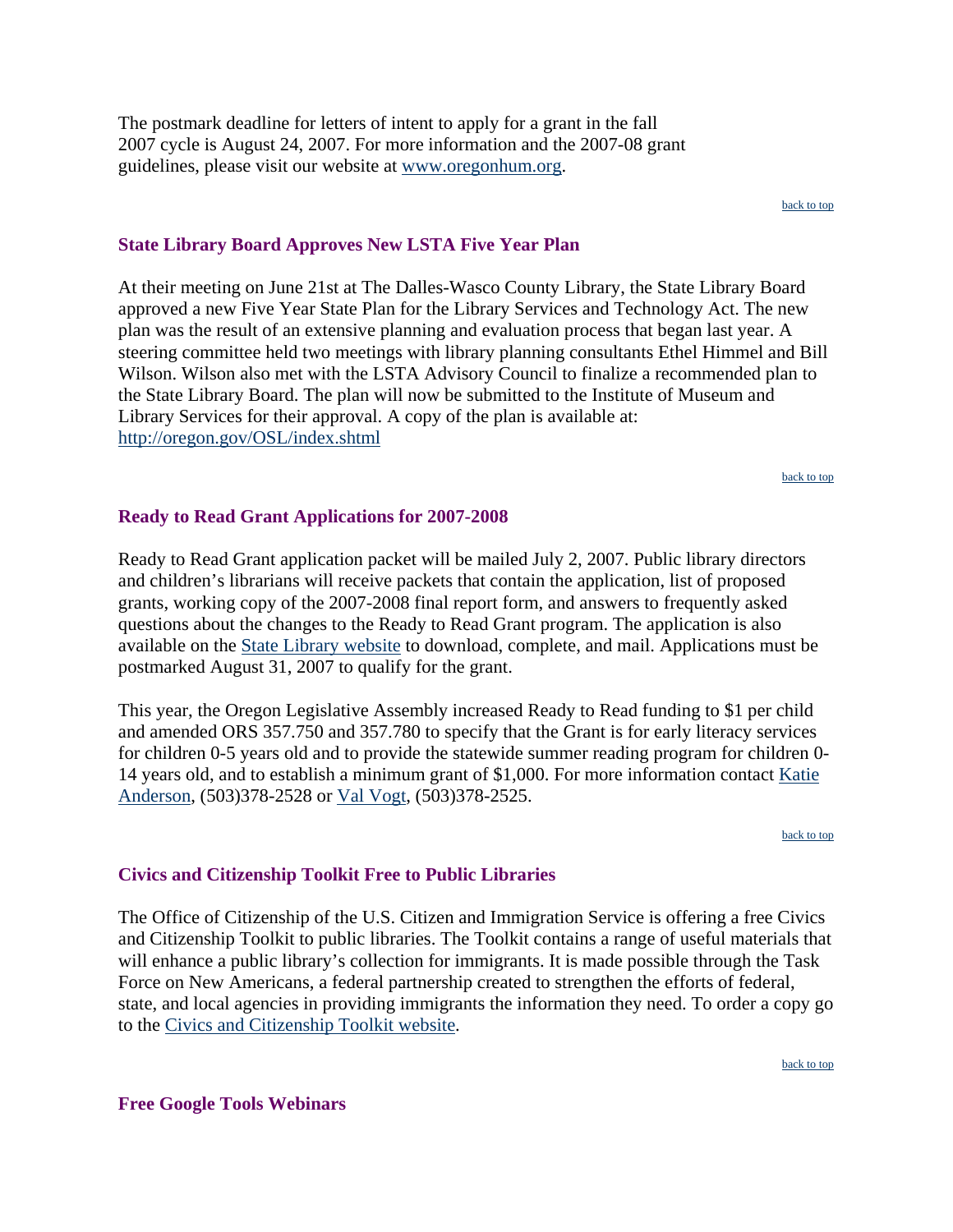<span id="page-6-0"></span>June 19, July 13 & 27, 2007

The following webinars are free to all Oregon library staff through a paid membership from the Oregon State Library with LSTA funds:

- June 19, 9-10am or 1-2pm PT Google Tools Drive-by Series Part 1: Notebook, Pages, Docs and Spreadsheets
- July 13, 9-10am or 1-2pm PT Google Tools Drive-by Series Part 2: GoogleReader, iGoogle, and Calendar Tools
- July 27, 9-10am or 1-2pm PT Google Tools Drive-by Series Part 3: Google Books and Scholar

The format for each session usually will be a one hour to one-and-one-half hour segment with a question and answer session to follow. To participate, all that's needed are a computer (minimum of 128 MB of RAM, although 256 MB is recommended); Internet Explorer 5.5 Web browser, Java enabled; speakers; and Internet access of 56k or above. A microphone connected to the computer is optional for the audio, which also is available by a long-distance phone bridge (not a toll-free number).

Register online using BCR's Workshop Registration Form. Please indicate in the Comments box at the bottom of the Registration Form whether you are attending a morning or afternoon session.

Don't forget! Free Friday Forum sessions are recorded and archived after the class has been completed. Visit the FFF Archive for a list of available sessions. For additional information or questions, please visit:<http://www.bcr.org/training/online/fff/index.html>or contact [Regan](mailto:rharper@bcr.org)  **[Harper](mailto:rharper@bcr.org)** 

[back to top](#page-0-0)

### **OCLC Western Digital Forum**

August 9-10, 2007

The third annual OCLC Western Digital Forum will be held in San Diego on August 9-10, 2007, at the Hacienda Hotel in Old Town. This year's theme is Maximizing Metadata, Data Curation and Applications.

The forum will continue the discussion of issues relating to metadata, data curation and automating applications for digital collections. It will highlight national projects of significance and feature experts from the library and cultural heritage communities.

Among the speakers are Murtha Baca, Head of the Getty Standards Program, Dr. Marcia Lei Zeng, Professor, Kent State University, and Ricky Erway, Program Officer, OCLC Programs and Research. Presentations will analyze existing major projects and examine issues such as